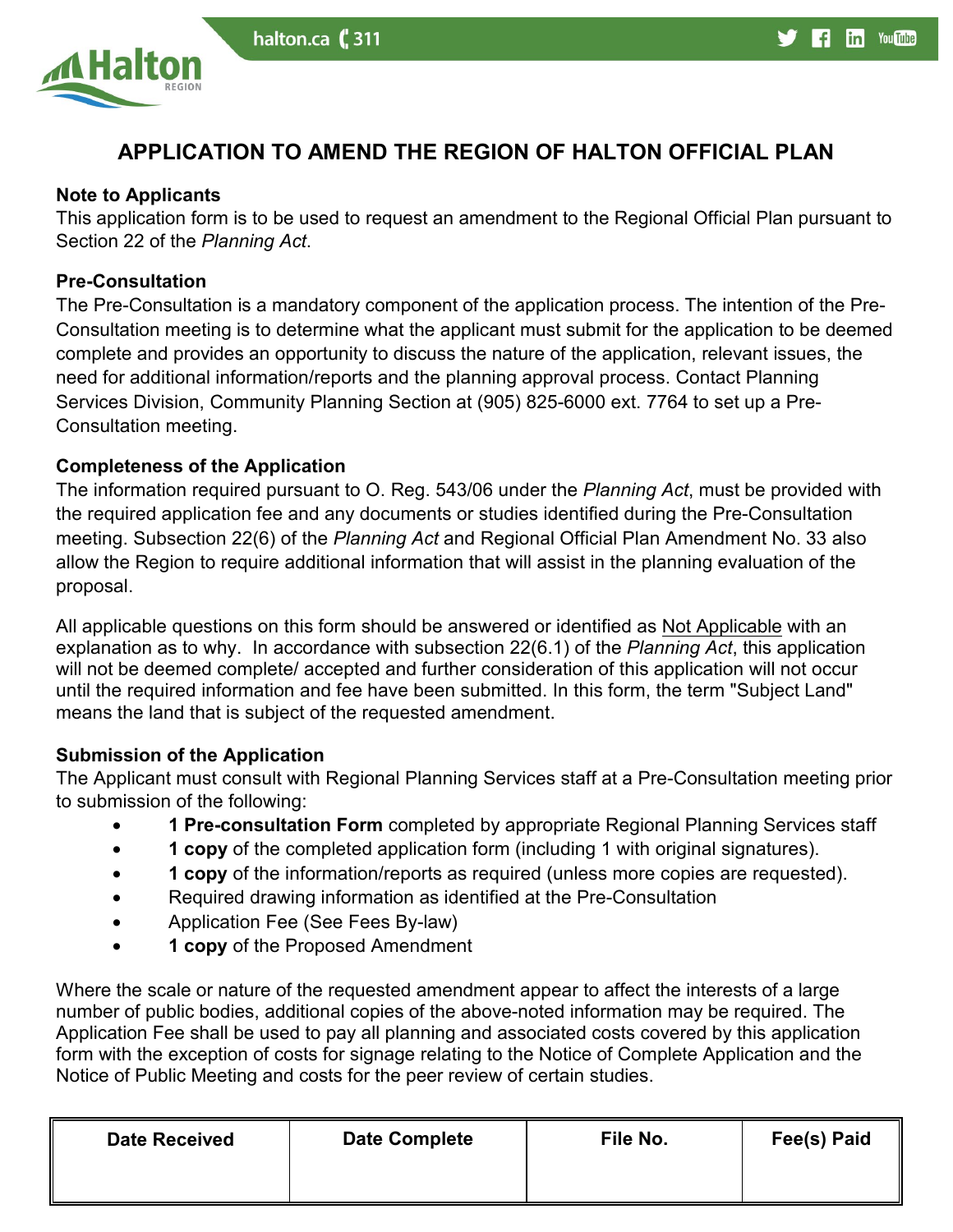# **1. PRE-CONSULTATION**

- Region of Halton, the local municipality and applicable agencies been held? Yes No 1.1Prior to the submission of this application, has a pre-consultation meeting with staff of the
- 1.2Date of Pre-consultation meeting:
- 1.3Parties who attended:

## **2. APPLICANT INFORMATION**

2.1Complete the information below and indicate one contact as the Prime Contact. All communications will be directed to the Prime Contact.

Prime Contact:

| <b>Registered Owner(s):</b>         |        |
|-------------------------------------|--------|
| Name:                               | Phone: |
| <b>Mailing Address:</b>             |        |
| Email:                              | Fax:   |
|                                     |        |
| Applicant(s):                       |        |
| Name:                               | Phone: |
| <b>Mailing Address:</b>             |        |
| Email:                              | Fax:   |
|                                     |        |
| <b>Agent (Planning Consultant):</b> |        |
| Name:                               | Phone: |
| <b>Mailing Address:</b>             |        |
| Email:                              | Fax:   |
|                                     |        |

\* If a numbered company, please give name, phone number and email address of principal owner (or president)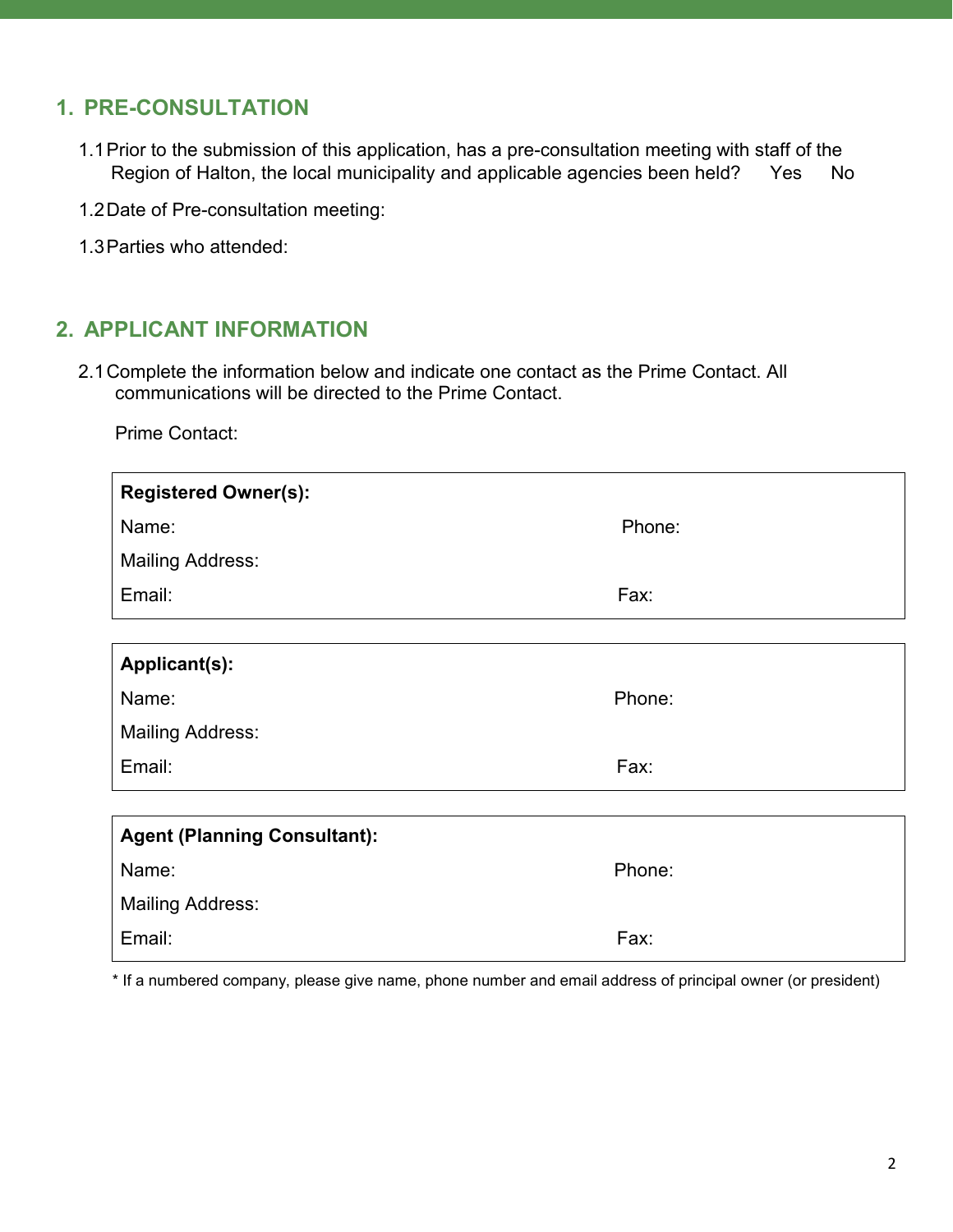# **3. DESCRIPTION OF SUBJECT LANDS**

3.1Particulars of the Subject Land:

| Frontage:                                                       | Depth: | Area:                             |
|-----------------------------------------------------------------|--------|-----------------------------------|
| $Lot(s)/Block(s)$ :                                             |        | Concession:                       |
| Registered Plan #:                                              |        | Former Township:                  |
| Reference Plan No.:<br>Parcel No.:<br><b>Municipal Address:</b> |        | $Part(s)$ :<br>Assessment Roll #: |

# **4. EXISTING AND PREVIOUS USE**

4.1What is the existing use(s) of the Subject Land?

4.2What was the previous use(s) of the Subject Land, if known?

 Designated or identified for possible Designation under the *Ontario Heritage Act?* ☐ Yes ☐ No Is the Subject Land (or Buildings) subject to a Demolition Control By-law or is it either

- **5. PROPOSED USE** (attach any additional information on a separate page)
	- 5.1What is the proposed use(s) of the Subject Land?
	- 5.2Indicate Existing Land Uses on Abutting Properties

North:

South:

East:

West: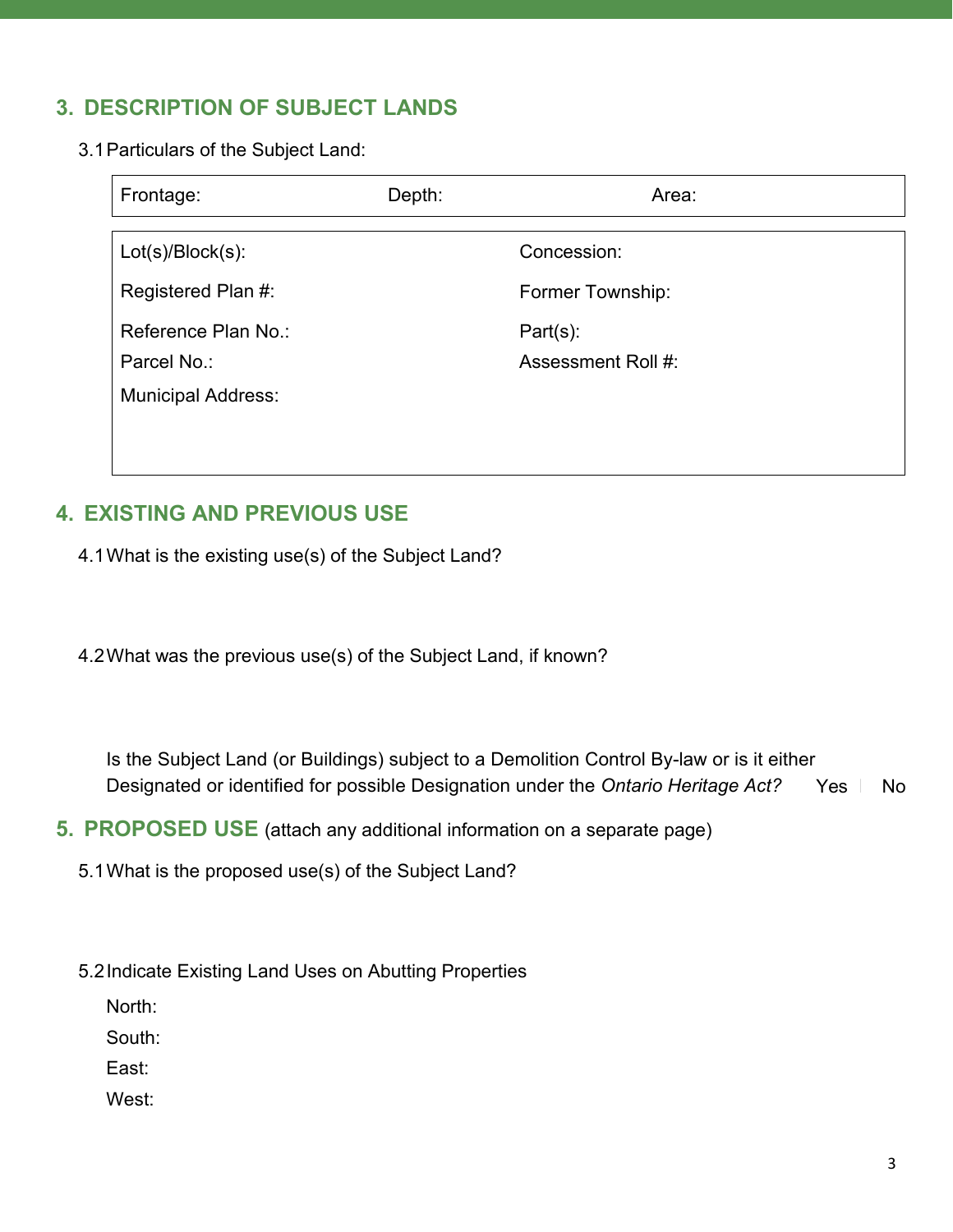## REQUESTED OFFICIAL PLAN AMENDMENT

### 5.3 **FILL THE SECTION IF APPLICABLE**

 An Official Plan Amendment that requests to change, delete, or replace an approved Official Plan Policy or to add a new policy to the Official Plan.

Describe the purpose of the requested amendment.

Identify the policy to be changed, replaced or deleted (if any).

What is the current Official Plan land use designation on the subject land?

What land uses are permitted by the current Official Plan designation on the subject land?

What land uses would the requested amendment permit on the subject land?

### 5.4**FILL THE SECTION IF APPLICABLE**

An Official Plan Amendment that requests to change or replace the approved Official Plan land use designation on the subject land.

Describe the purpose of the requested amendment.

Identify the policy to be changed, replaced or deleted (if any).

What is the current Official Plan land use designation on the subject land?

What land uses are permitted by the current Official Plan designation on the subject land?

What land uses would the requested amendment permit on the subject land?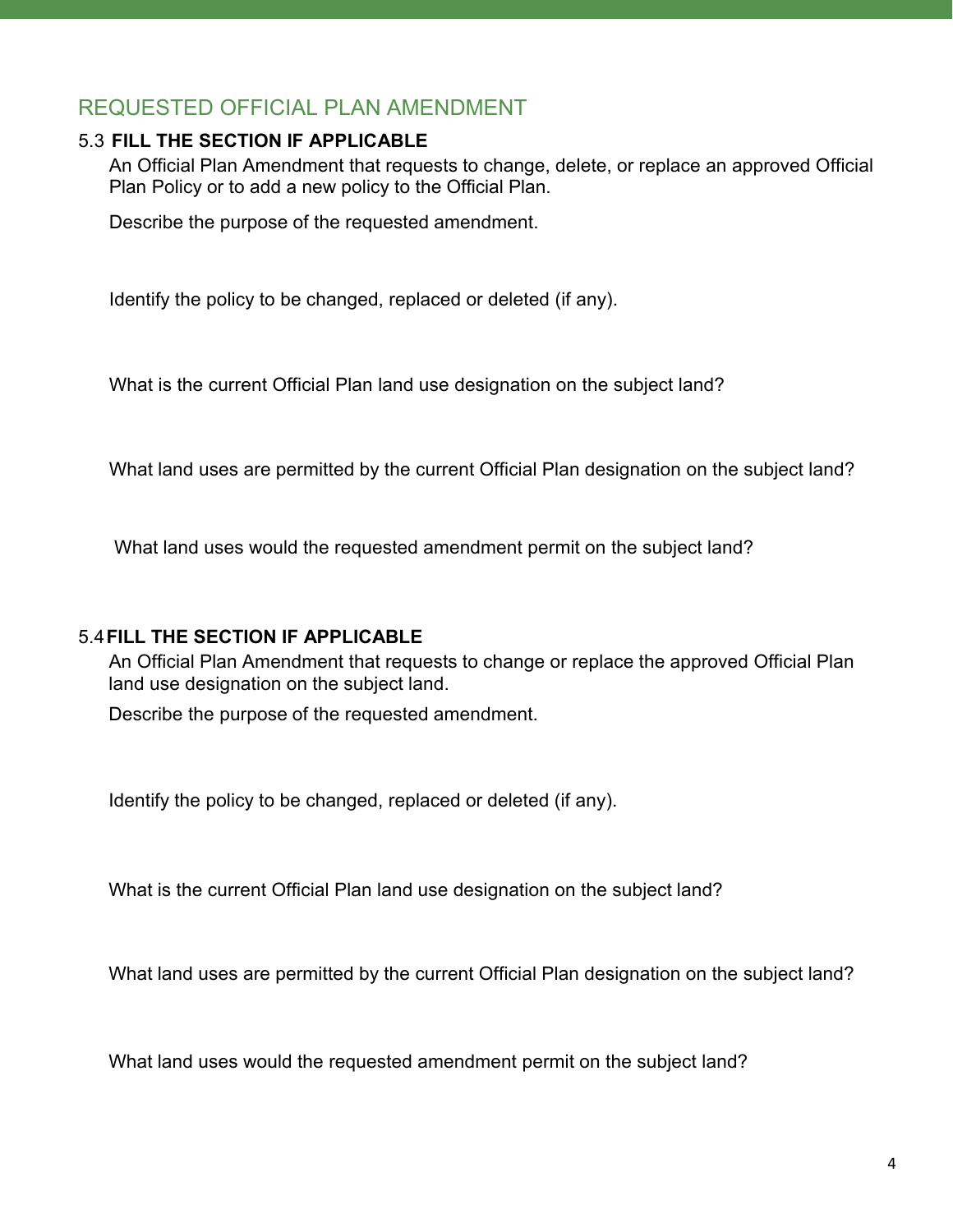5.5 A requested Official Plan Amendment that changes or replaces a schedule in the Official Plan.

included with this application. Is the schedule and text attached? Yes No **Yes** The requested schedule and the text that accompanies the requested amendment must be

 5.6 A Planning Justification Report must be submitted with this application to amend the Regional Official Plan. Is the required Planning Justification Report attached? Yes  $\Box$  No Yes No

## **6. STATUS OF OTHER APPLICATIONS**

- 5.5 A requested Official Plan Amendment that changes or replaces a schedule in the Official Plan.<br>The requested schedule and the text that accompanies the requested amendment matibe<br>included with this application. Is the s 6.1Is there any other application under the *Planning Act*, the *Ontario Planning and Development Act* or the *Niagara Escarpment Planning and Development Act*, such as for approval of a plan of subdivision, an amendment to a municipal official plan, a minor variance, a consent or a site plan that involves:
	- a) that is the subject land? Yes No
	- b) that is within 120 metres of the subject land in Halton Region or an adjacent Municipality?  $\overline{\phantom{a}}$  Yes No
	- c) if Yes to a) or b), and if known, list below:

Purpose of the application(s) and the effect of the application(s) on the requested Official Plan Amendment:

#### **Local Official Plan Amendment** Yes No

File No. Status: Approval Authority: Legal Description of Lands:

#### **Zoning By-law Amendment** Yes No

 Legal Description of Lands: File No. Status: Approval Authority:

#### **Plan of Subdivision** | Yes No

File No. Status: Approval Authority: Legal Description of Lands: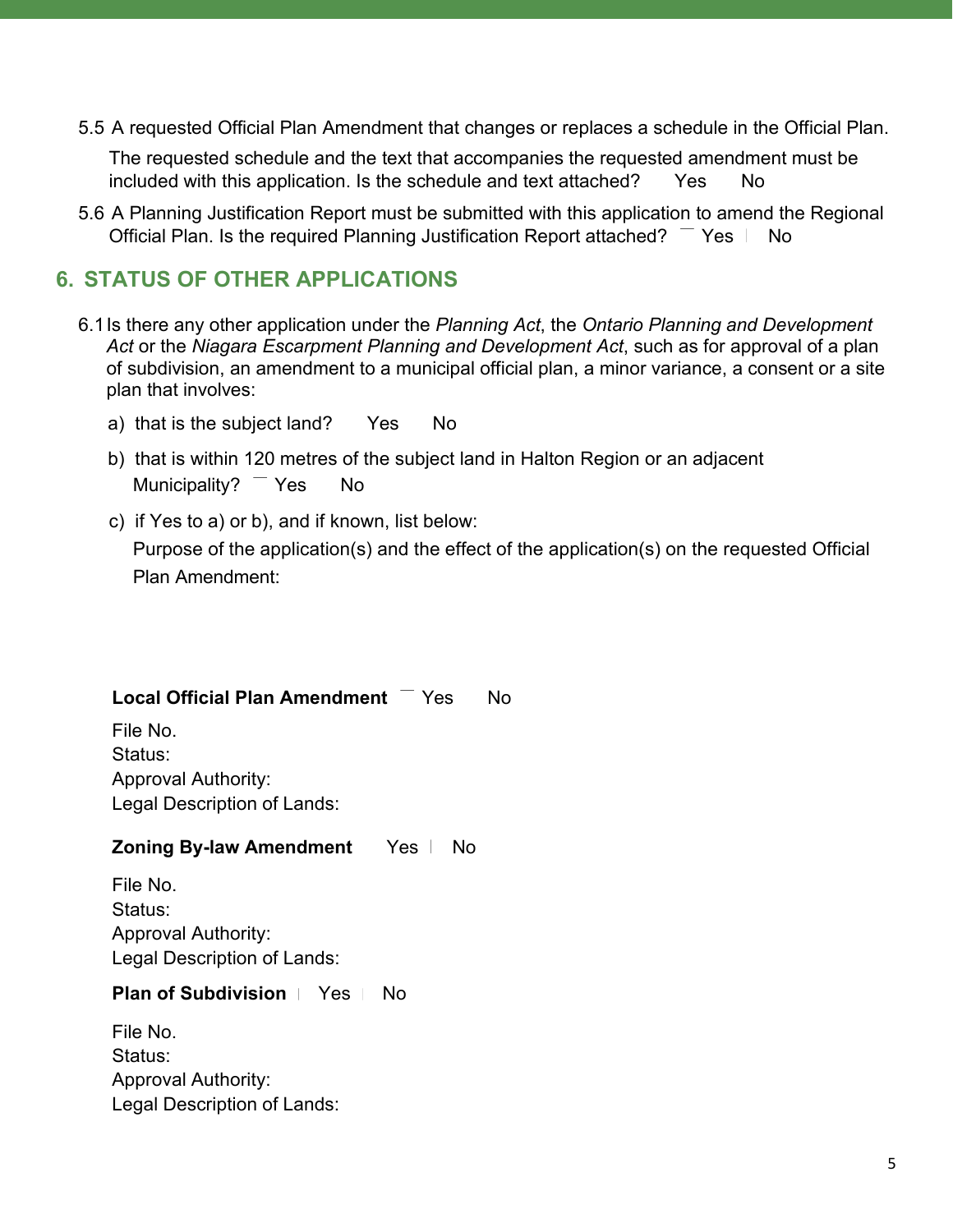## **Plan of Condominium** Yes No

File No. Status: Approval Authority: Legal Description of Lands:

### **Minor Variance** Yes No

File No. Status: Approval Authority: Legal Description of Lands:

#### **Consent Yes** No

File No. Status: Approval Authority: Legal Description of Lands:

### **Development Permit**  $\vert \ \vert$  Yes  $\vert \ \vert$  No

File No. Status: Approval Authority: Legal Description of Lands:

### **Niagara Escarpment Development Permit /Amendment** Yes No

File No. Status: Approval Authority: Legal Description of Lands:

#### **Parkway Belt West Plan Amendment** Yes No

File No. Status: Approval Authority: Legal Description of Lands:

### **Minister's Zoning Order** Yes No

File No. Status: Approval Authority: Legal Description of Lands: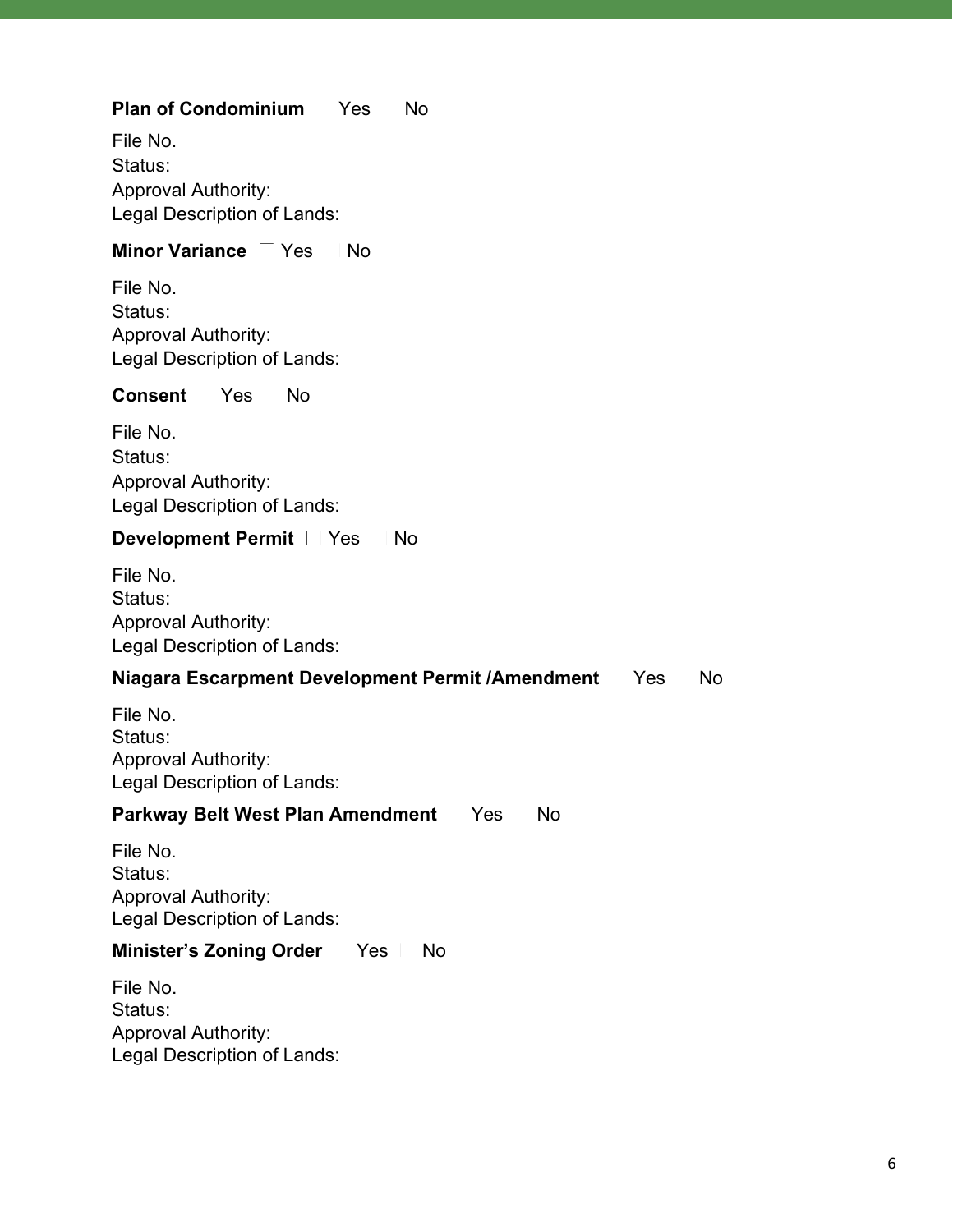# **7. SERVICING**

- 7.1Indicate the proposed servicing type for the subject land.
	- a) Water Supply

Publicly Owned and Operated Water Private Well

Other, Specify

b) Sewage Disposal

Publicly Owned and Operated Water ∣ Private Well

Other, Specify

Note: If a privately owned and operated individual or communal septic system is proposed and more than 4,500 litres of effluent per day would be produced, a Servicing Options Report and a Hydrogeological Report must be submitted with the application.

c) Road Access and/or Frontage Name of the Road

| Local Municipal Road      | <b>Regional Municipal Road</b> |
|---------------------------|--------------------------------|
| <b>Provincial Highway</b> | <b>Private Road</b>            |

d) Indicate the proposed Storm Drainage System

| <b>Sewers</b> | <b>Ditches</b> |
|---------------|----------------|
| Swales        | Other, Specify |

Is the requested plan amendment consistent with the recommendations of the watershed plan, if any? Yes No

If no, specify the section of plan:

7.2 Does the requested plan amendment conform to the master drainage, sub-watershed? Yes No

If no, specify the section of the plan:

## **8. PROVINCIAL POLICY and PROVINCIAL PLANS**

 \*Note: The Region is responsible for protecting provincial land use policy interests (as per Memorandum of Understanding between the Province and the Region, April 1/96)

8.1Is the subject land within an area designated under any of the following Provincial Plans?

 *Niagara Escarpment Plan* ☐ Yes ☐ No *Greenbelt Plan* Yes No *Parkway Belt West Plan* Yes No Other (Specify)

\*Note: The 2019 Growth Plan for the Greater Golden Horseshoe applies to all lands in the Region of Halton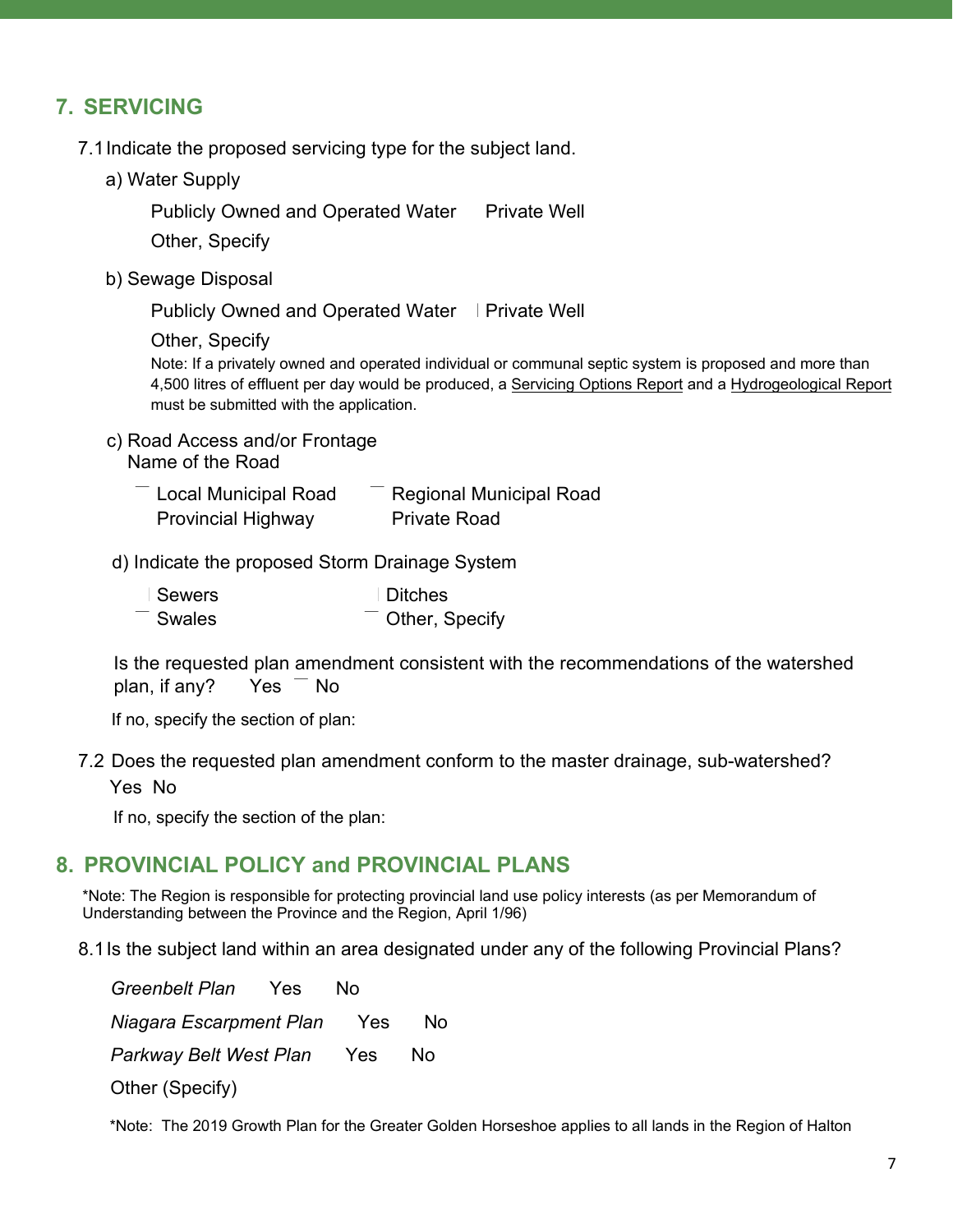- 8.2Explain how the application conforms to or does not conflict with the provincial plan or plans Section 9.2 above and a proposed strategy for consulting with the public (or incorporate in the Planning Justification Report as required).
- 8.3Explain how the requested Official Plan Amendment is consistent with the Provincial Policy Statement (or incorporate in the Planning Justification Report as required).
- 8.4Explain is this application to alter all or any part of the boundary of an area of settlement in a local Municipality or to establish a new area of settlement in a local municipality? Yes No

If Yes, provide the current Regional Official Plan policies, if any, dealing with the alteration or establishment of an area of settlement (or incorporate the Planning Justification Report as required).

Yes 8.5 Is this application to remove the Subject Land from an area of employment? Yes No

application. If Yes, provide the current Regional Official Plan policies, if any, dealing with the removal of land from an area of employment as part of the Planning Justification Report as required in Section 5.4 of this

Yes | 8.6All addressed within the accompanying Planning Justification Report? Yes No

## **9. ENVIRONMENTAL SITE SCREENING QUESTIONNAIRE**

An Environmental Site-Screening Questionnaire addressing possible soil contamination must be submitted with this application. Is the Environmental Site-Screening Questionnaire attached?

☐ Yes ☐ No

## **10. OTHER INFORMATION**

Is there is any other information that may be useful to the Region/Local Municipality or other public bodies in reviewing this requested Official Plan Amendment (e.g. efforts made to resolve outstanding objections or concerns, consultation with First Nations)? If so, please attach to this application.